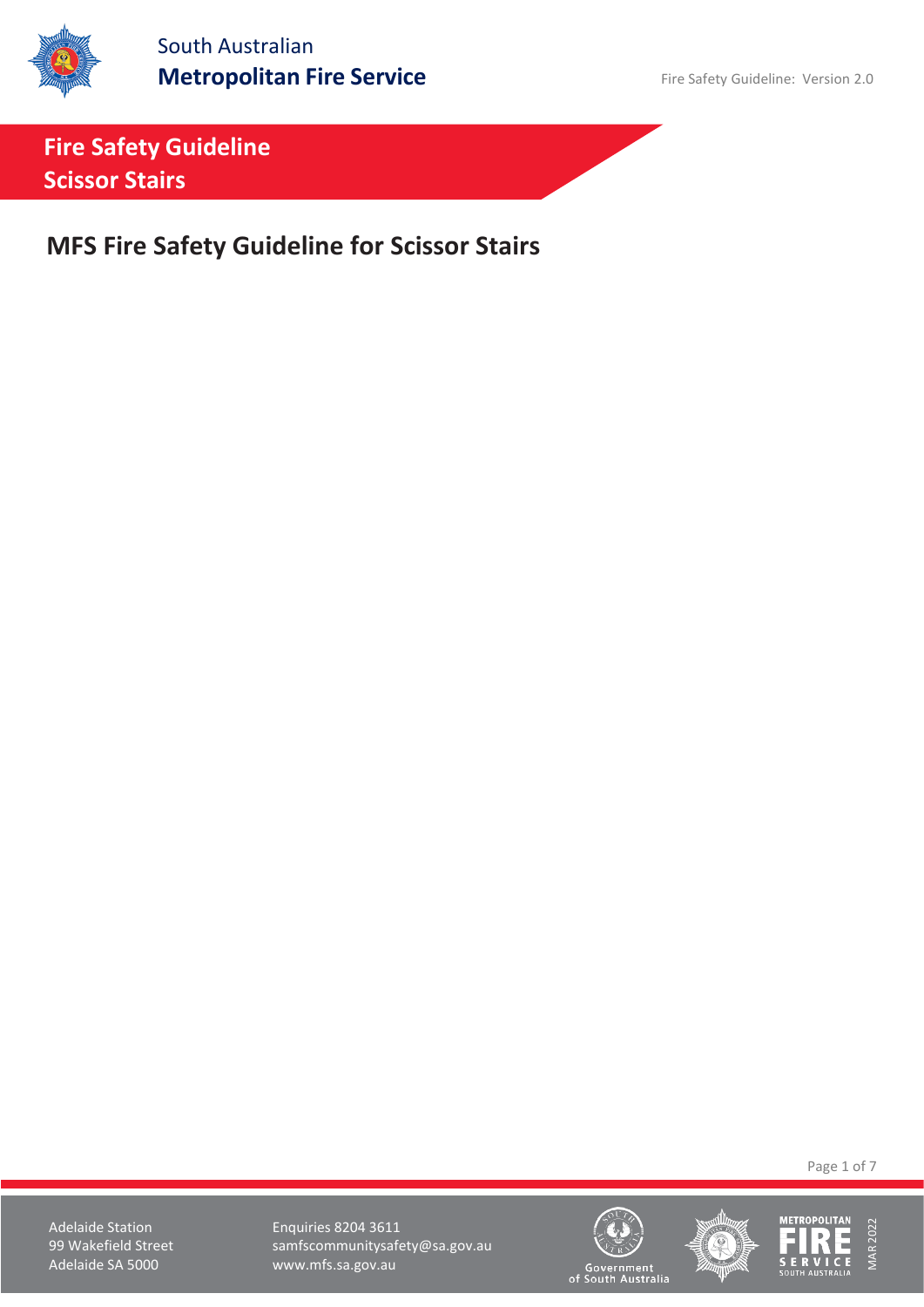# **Fire Safety Guideline Scissor Stairs**

| First Issued:  | 24 June 2004                                  |
|----------------|-----------------------------------------------|
| Author:        | <b>FSE Marchant</b>                           |
| Review date:   | 2 March 2022                                  |
| Reviewed by:   | <b>SFSE Seppelt</b>                           |
| Version:       | 2.0                                           |
| Authorised by: | <b>ACFO Community Safety &amp; Resilience</b> |

## **DOCUMENT CONTROL**

| <b>Revision History:</b> |                |
|--------------------------|----------------|
| Varcion                  | <b>Dovicio</b> |

| <b>Version</b> | <b>Revision Description</b>      | Date         |
|----------------|----------------------------------|--------------|
| A              | Original document                | 24 June 2004 |
| 1.0            | <b>General Department review</b> | 18 July 2016 |
| 2.0            | Format update                    | 2 March 2022 |

#### **List of Amendments:**

| <b>Clause</b>  | Amendment                                                                                                                                       |
|----------------|-------------------------------------------------------------------------------------------------------------------------------------------------|
| Title          | Update document title from Built Environment Section<br>Guideline 002: Scissor Stairs to MFS Fire Safety Guideline for<br><b>Scissor Stairs</b> |
| Whole document | Update document to new format                                                                                                                   |
|                | Minor typographical and grammatical amendments                                                                                                  |

Version 2.0 Page 2 of 7

Adelaide Station **Enquiries 8204 3611** 99 Wakefield Street samfscommunitysafety@sa.gov.au<br>Adelaide SA 5000 www.mfs.sa.gov.au www.mfs.sa.gov.au





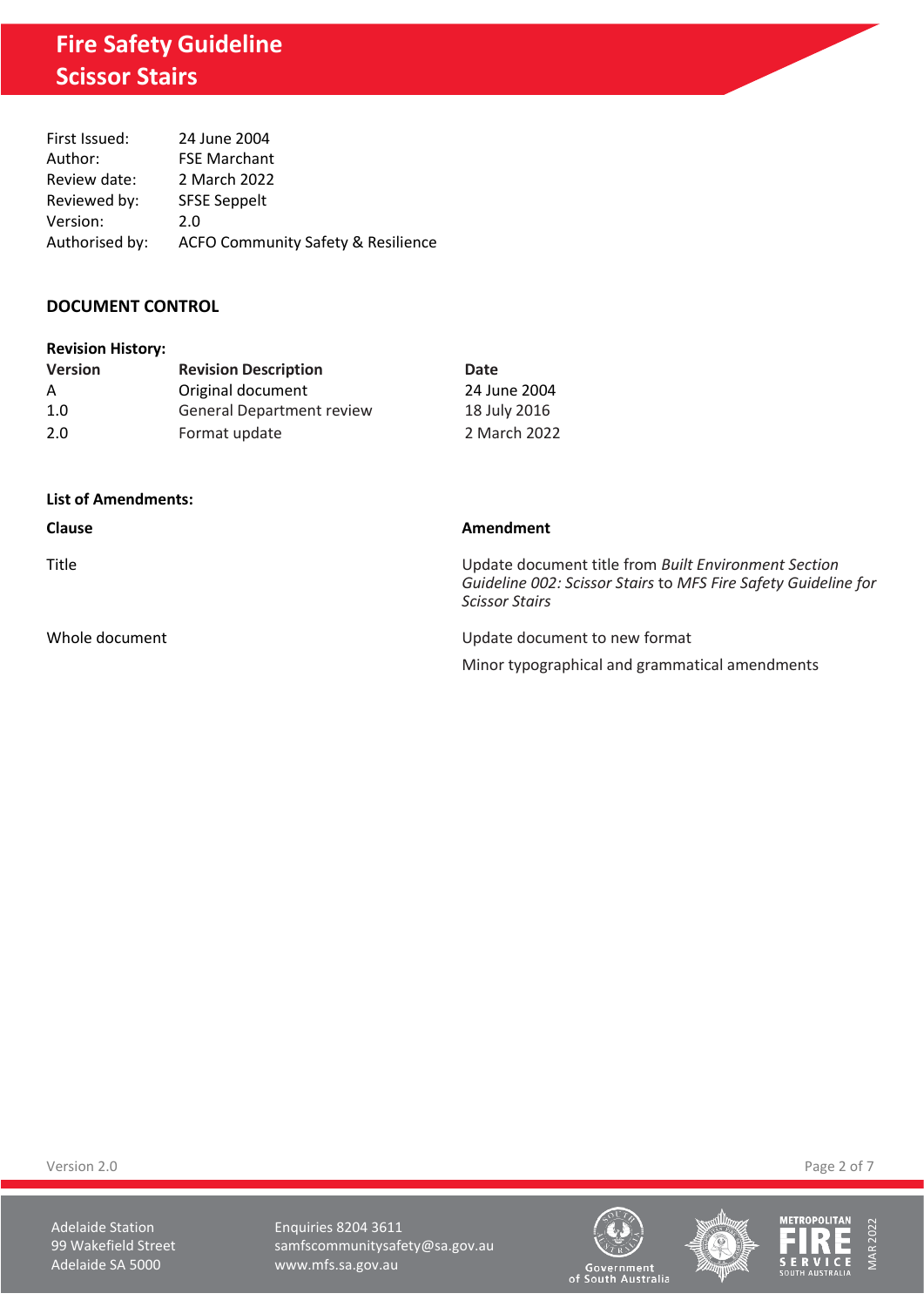## **CONTENTS**

Version 2.0

**Adelaide Station** 99 Wakefield Street Adelaide SA 5000

Enquiries 8204 3611 samfscommunitysafety@sa.gov.au www.mfs.sa.gov.au







Government<br>of South Australia

Page 3 of 7

**MAR 2022**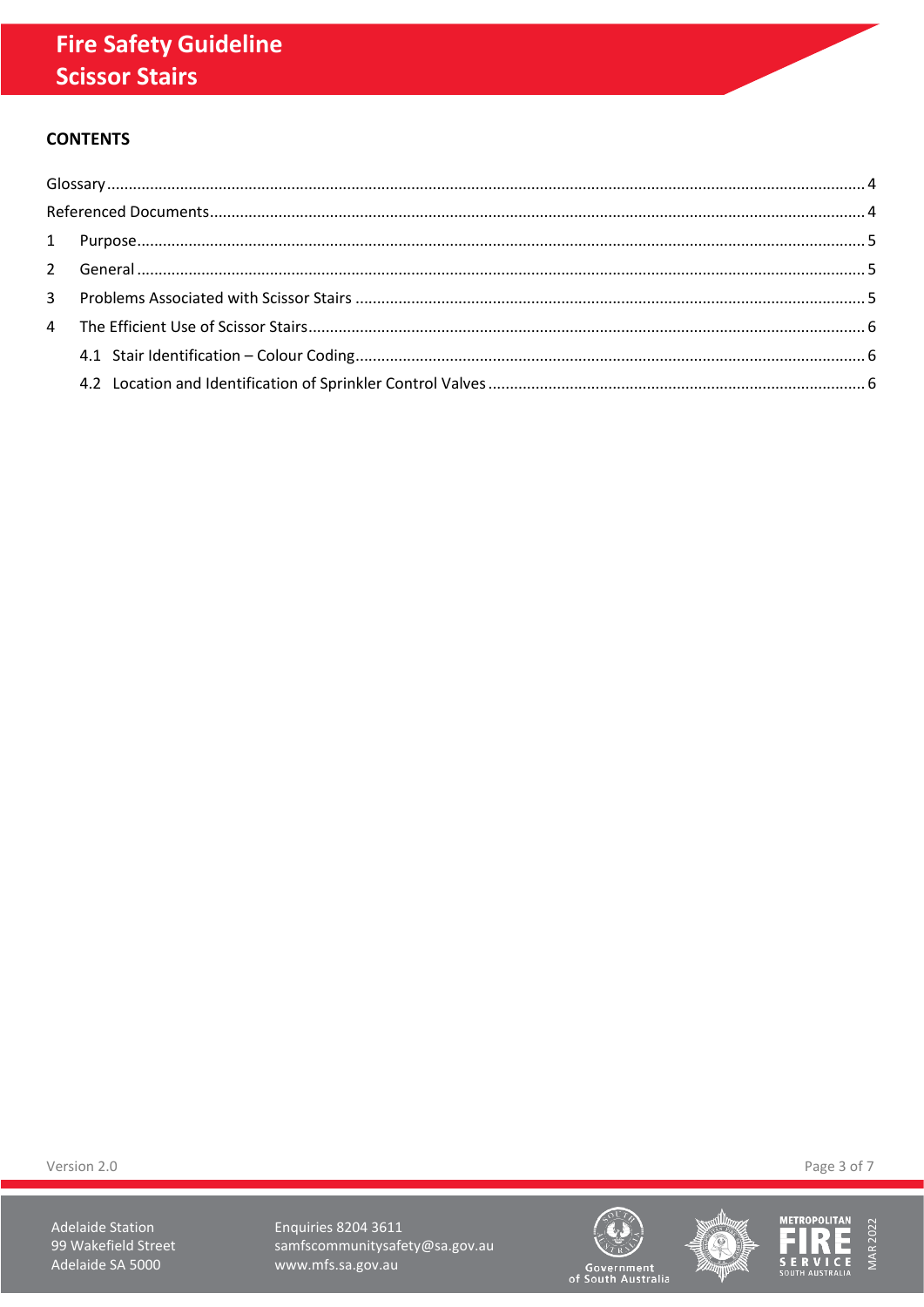## **Fire Safety Guideline Scissor Stairs**

#### <span id="page-3-0"></span>**GLOSSARY**

- AS Australian Standard
- BES MFS Built Environment Section
- CSRD Community Safety and Resilience Department
- MFS South Australian Metropolitan Fire Service
- NCC National Construction Code

#### <span id="page-3-1"></span>**REFERENCED DOCUMENTS**

The following documents are referred to in this Guideline:

AS 2118.6 Australian Standard 2118 – *Automatic fire sprinkler systems, Part 6: Combined sprinkler and hydrant systems in multistorey buildings*

Australian Building Codes Board, *National Construction Code, Volume One, Building Code of Australia,* (Edition applicable at the time of Development Approval), Australian Building Codes Board, Canberra.

Version 2.0 Page 4 of 7

Adelaide Station **Enquiries 8204 3611** 99 Wakefield Street samfscommunitysafety@sa.gov.au Adelaide SA 5000 www.mfs.sa.gov.au





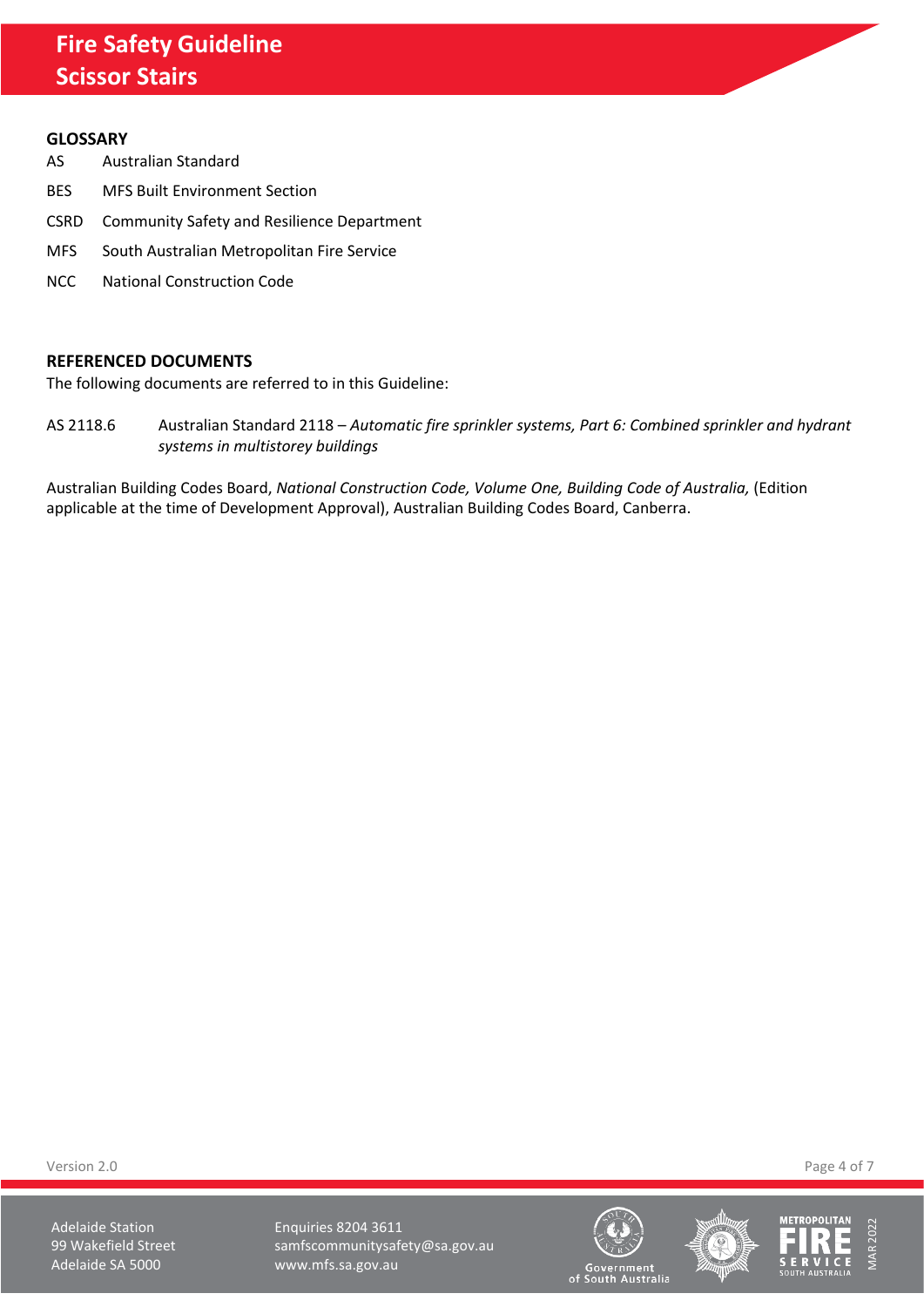#### <span id="page-4-0"></span>**1 PURPOSE**

To provide advice regarding operational firefighting and occupant safety issues in relation to scissor stairs in multistorey buildings.

The recommendations made within this guideline are in addition to other relevant legislative requirements, including those of the National Construction Code (NCC).

#### <span id="page-4-1"></span>**2 GENERAL**

The "scissor stair" is an architectural feature of many Australian multi-storey buildings. Essentially this comprises one stair spiral stacked on top of another stair spiral; a double helix. The advantage of such a stair configuration is that it takes up less room per floor than would be the case if two traditional "return" stair shafts are employed. The space saving in reality equates to the area taken up by a stairway floor landing.

[Figure 1](#page-4-3) below shows a vertical section taken through a scissor stair. The detail identifies a red stair and a blue stair; each having different wall colours. As can be seen, the red stair (buff coloured walls) is sandwiched between, or stacked on top of, the blue stair (blue coloured walls).



*Figure 1: Section through a scissor stair.*

<span id="page-4-3"></span>Occupants descending in the red stair will find it connects each floor but on opposite compass points. Descending from the 10<sup>th</sup> level (not shown i[n Figure 1\)](#page-4-3) users will reach the 9<sup>th</sup> level North door, further descent connects to the 8<sup>th</sup> level South door, then the  $7<sup>th</sup>$  North, the  $6<sup>th</sup>$  South and so on.

## <span id="page-4-2"></span>**3 PROBLEMS ASSOCIATED WITH SCISSOR STAIRS**

The explanation of how a scissor stair functions is relatively easy to understand because colours and compass points have been used to explain the effect of the double helix stair arrangement.

In practice, in an unmarked stair, firefighters ascending to fight a fire or occupants evacuating via the stair will soon become disorientated.

Version 2.0 Page 5 of 7

Adelaide Station **Enquiries 8204 3611** 99 Wakefield Street samfscommunitysafety@sa.gov.au Adelaide SA 5000 www.mfs.sa.gov.au





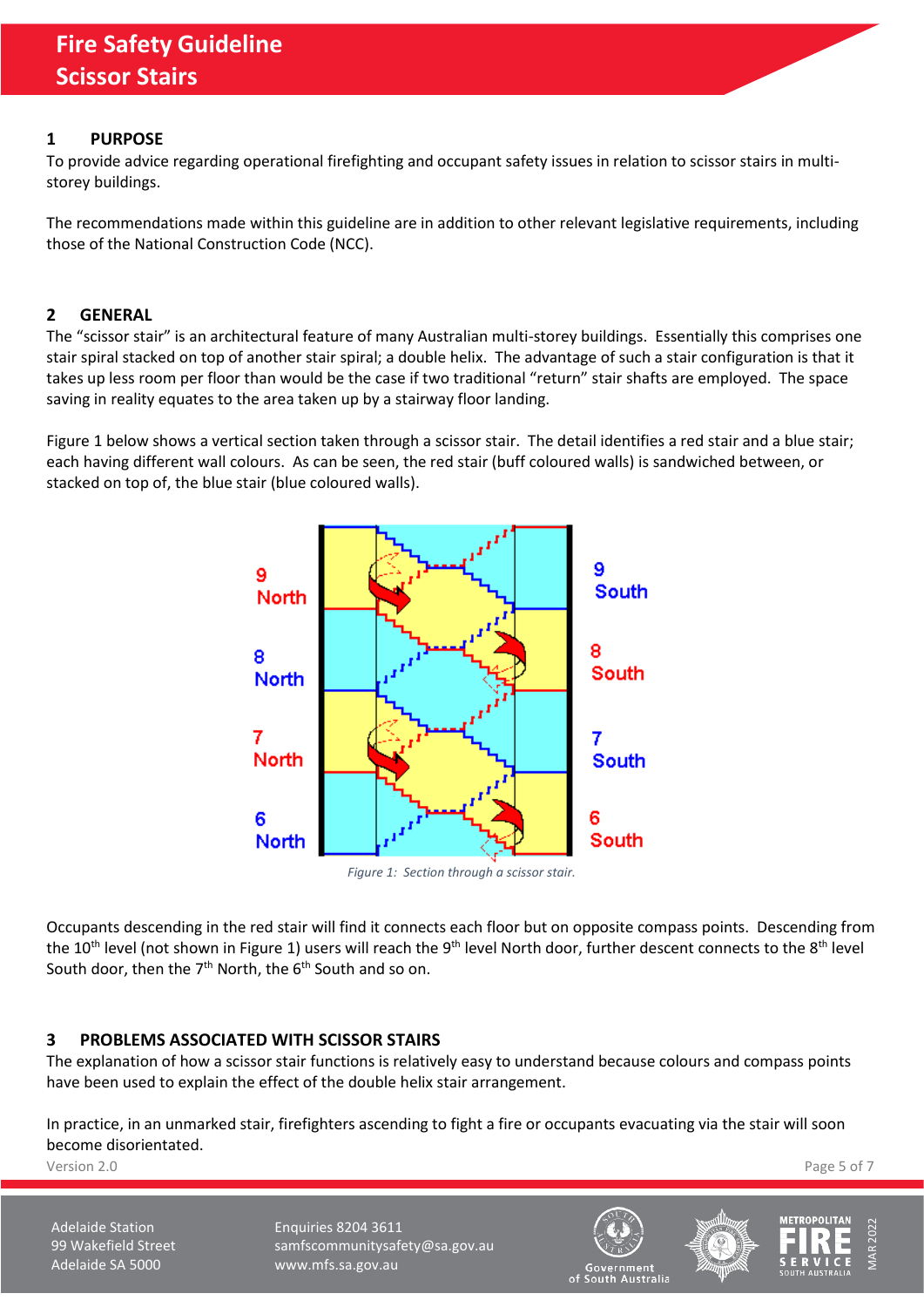When firefighters open a door onto a fire floor, smoke or water may make the stair unusable for occupant evacuation. This poses problems for effective occupant evacuation and operational firefighting, such as:

- 1. How occupants can be directed to use the other tenable stair, which criss-crosses its way up the building,
- 2. How firefighters determine which stair to use/enter to locate colleagues and equipment, particularly where lifts are used to access floors below the fire, and
- 3. How firefighters can determine which is the appropriate stair from which to fight the fire.

## <span id="page-5-0"></span>**4 THE EFFICIENT USE OF SCISSOR STAIRS**

It is imperative that the issues described above be addressed so that firefighters and occupants can effectively use the stairs during an emergency. Designers should discuss these matters further with the MFS Built Environment Section (BES) whenever scissor stairs are to be incorporated in a building design.

Solutions that designers should consider to maximise the efficient use of scissor stairs include clear identification of the different stairs through colour coding and the location of services within a common stair as follows.

## <span id="page-5-1"></span>**4.1 Stair Identification – Colour Coding**

It is suggested that each stair in the building be colour coded (e.g. red stair, blue stair, green stair, brown stair) as described here for rapid identification.

- 1. The design team shall select a robust naming convention and colour coding scheme for each stair which must be carried through to all design and as-built documentation, block plans, etc. Approval should be sought from the BES prior to finalising this system.
- 2. A coloured "stripe" of a minimum 150mm thickness to be painted around the internal walls of each stair. The coloured stripe should be located at a height above and following the handrail, in the stair's corresponding identifying colour.
- 3. The internal (stair side) face of each stair entry door to be painted in the stair's corresponding identifying colour. Refer example in [Figure 2.](#page-6-0)
- 4. On the internal (stair side) face of each entry door, sign write the floor level and compass point in 50mm high lettering of a contrasting colour (e.g. white text). Refer example in [Figure 2.](#page-6-0)
- 5. On the external (building side and outside) face of each stair entry door, the preferred stair identification method is to paint a band of colour in the stair's corresponding identifying colour, within which sign write the floor level and compass point in 50mm high lettering in a contrasting colour (e.g. white text). Alternatively, colour code the sign writing of the floor level and compass point (in 50mm high lettering) to the corresponding stair identification colour. Refer examples provided in [Figure 3.](#page-6-1)

Alternative colour coding identification methods may be considered and should be discussed with the BES.

The above requirements are in addition to any mandatory door signage requirements of the NCC.

#### <span id="page-5-2"></span>**4.2 Location and Identification of Sprinkler Control Valves**

Where sprinkler control valves are installed within a fire rated scissor stair at each level, they should be located such that one stair entry provides access to all sprinkler control valves, as per the requirements of AS 2118.6. This means they will be located at alternating compass points on alternating levels.

Version 2.0 Page 6 of 7

Adelaide Station **Enquiries 8204 3611** 99 Wakefield Street samfscommunitysafety@sa.gov.au Adelaide SA 5000 www.mfs.sa.gov.au